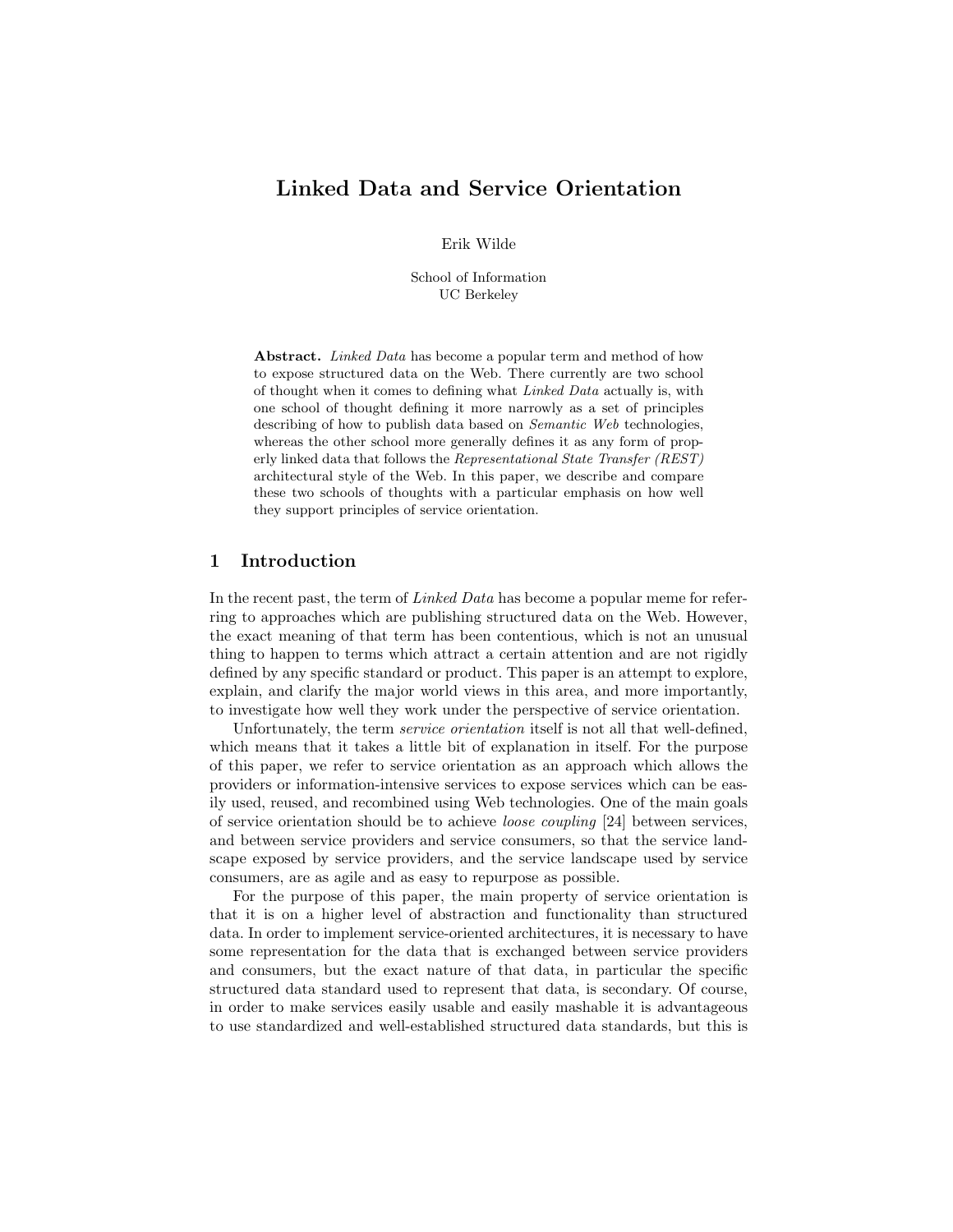only one of the facets of service orientation. Another important facet is that the exact patterns in which data is exchanged is essential to service design as well, and there are several popular design patterns such as downloads, incremental data transfers, pull-based data feeds, and push-based architectures with various subscription and notification mechanisms using light or fat ping approaches.

The goal of this paper is to provide an overview and a qualitative comparison between the two dominant "world views" of linked data that are currently in use. One of the world views is a more constrained one which is based on Semantic Web technologies and architecture, and this approach is described in Section 2. The other world view is less constrained in terms of technologies and is based on Web technologies and architecture, this approach is described in Section [3.](#page-2-0) Recently, a third world view has been proposed, seeking the middle ground by not rigidly prescribing the RDF metamodel<sup>1</sup> of the Semantic Web world view, but still mandating that the metamodel used for structured data should be based on triples. This third world view so far has not gained a lot of momentum, though, probably caused by a lack of available candidates for a metamodel which is not RDF, but still based on triples.

The main reason for comparing the different approaches for linked data is that in the end, they are just implementation variants to achieve non-technical goals, which in many cases revolve around ideas of accessibility and usability (of data, and not of user interfaces), openness (non-proprietary ways of accessing and representing data), extensibility (the ability of the environment to adapt to unforeseen needs and use cases), and transparency (giving users the ability to understand where data originates, and easier ways to interact with a larger set of back-end data and service providers). Looking at service orientation is one way of comparing different approaches, so that from the business perspective it becomes easier to decide which technical approach best fits the requirements of the business goals.

## 2 Narrow Linked Data World View

The Narrow Linked Data World View is based on the approach of the Semantic Web [\[6\]](#page-14-0), most importantly mandating the used of Semantic Web standards for structured data models and access. The most important standards in this space are the *Resource Description Framework (RDF)* [\[19\]](#page-14-0) as the metamodel for any data being published on the Semantic Web, and SPARQL [\[27\]](#page-14-0) as the query language for extracting subgraphs from large RDF graphs. While the original Semantic Web approach focused mainly on the core technologies, the term "linked data" emerged in conjunction with usage patterns around those technologies,

<sup>&</sup>lt;sup>1</sup> In this paper, the term *metamodel* refers to the model of a model language, i.e. it is the foundation that is provided by a modeling language for building applicationspecific models. For example, the RDF metamodel is defined by RDF Concepts and Abstract Syntax [\[19\]](#page-14-0), whereas the (most popular) XML metamodel is defined by the XQuery 1.0 and XPath 2.0 Data Model (XDM) [\[4\]](#page-14-0).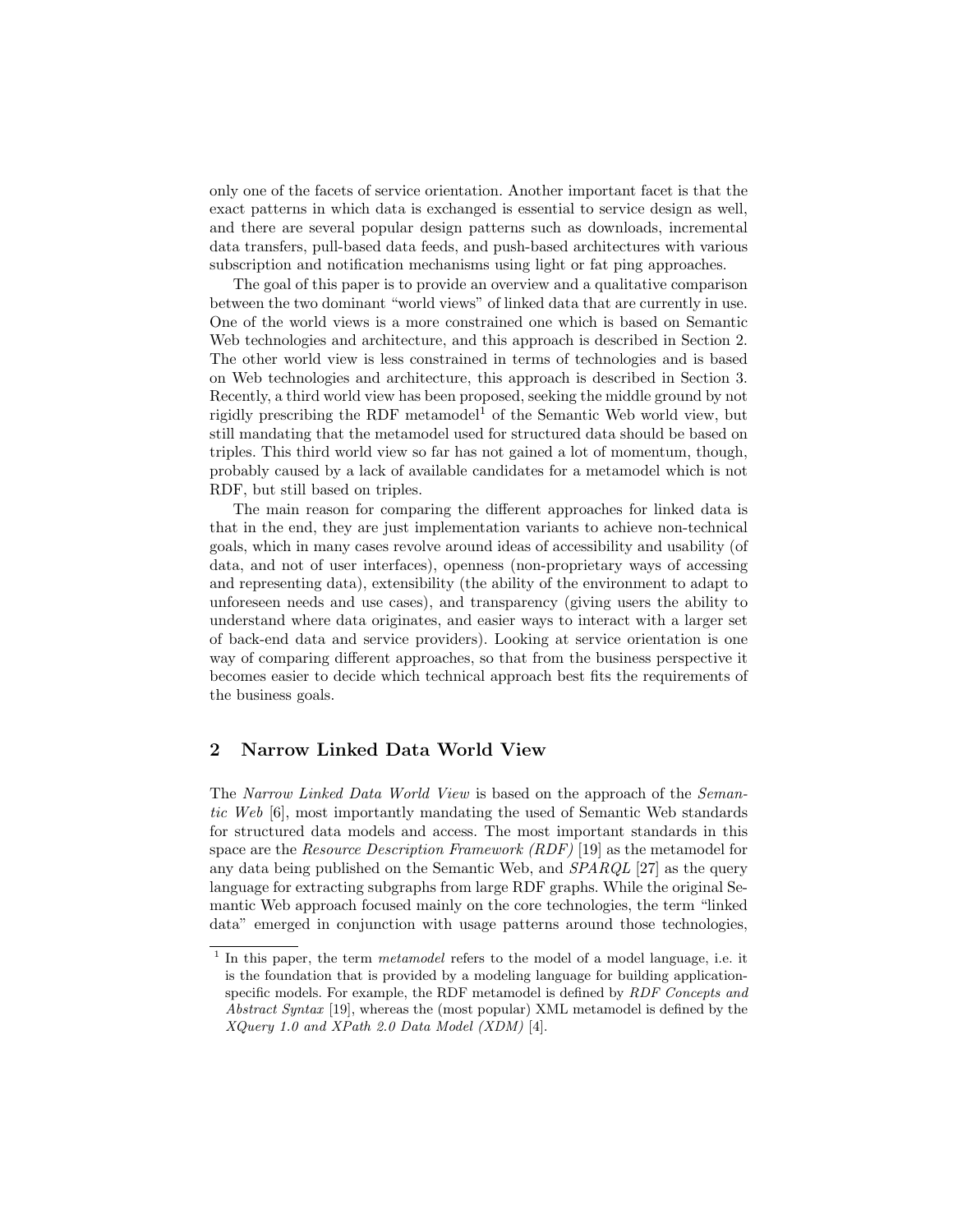<span id="page-2-0"></span>and one of the important sources being cited frequently in this context is the Linked Data design note,<sup>2</sup> which defines the following rules:

- 1. Use URIs as names for things.
- 2. Use HTTP URIs so that people can look up those names.
- 3. When someone looks up a URI, provide useful information, using the standards (RDF, SPARQL).
- 4. Include links to other URIs, so that they can discover more things.

This set of rules can be regarded as repeating the pattern that has made the HTML Web successful: Use URIs for Web pages, use HTTP URIs so that people can point their browser at Web pages, make information available in HTML so that a standard browser can render the Web page, and include links to more pages so that people can click on links and follow them to retrieve even more Web pages. Because this approach focuses on the utility of a single metamodel that is consistently used by all information providers, and the utility of a standardized query language for providers of large datasets, for the remainder of this paper we refer to this approach as *Homogeneous Linked Data (HoLD)*.

The most important implications of the HoLD approach are that it fixes two design options that are left open by the Web itself: It mandates the use of HTTP URIs so that the identities of anything identified can also be used as a way to access it, and it mandates the use of RDF as the metamodel so any structured information made available at those HTTP URIs can be expected to be in a format that is prescribed in advance, instead of being discovered at runtime.

One of the important value propositions of HoLD is that data harvesting and/or aggregation becomes relatively easy because the two most important tasks (how to get access to data about an identified entity, and what to expect when accessing that data) are backed by the constraints defined by this approach. Since RDF is a metamodel with a small unit of atomicity (everything is based on triples, and there is no bigger unit of granularity, such as a concept of a "document," in RDF's metamodel), there is little built-in "bias" in RDF when it comes to mapping existing non-RDF data models to RDF. As discussed in more detail in Section [4,](#page-4-0) this can be a boon or a bane, depending on the data models in question and the requirements of data publishers and users, but regardless of these individual "data model usability" issues, the overall integrative qualities of the HoLD approach are largely undisputed.

# 3 Wide Linked Data World View

The Wide Linked Data World View is based on general principles of the Architecture of the World Wilde Web [\[18\]](#page-14-0), and more specifically, on the Representational State Transfer (REST) [\[13\]](#page-14-0) architectural style underlying the Web. Whereas HoLD is promoting a specific set of technology choices, this second view is more agnostic in terms of technologies and is operating on the layer of

 $^2$  <http://www.w3.org/DesignIssues/LinkedData.html>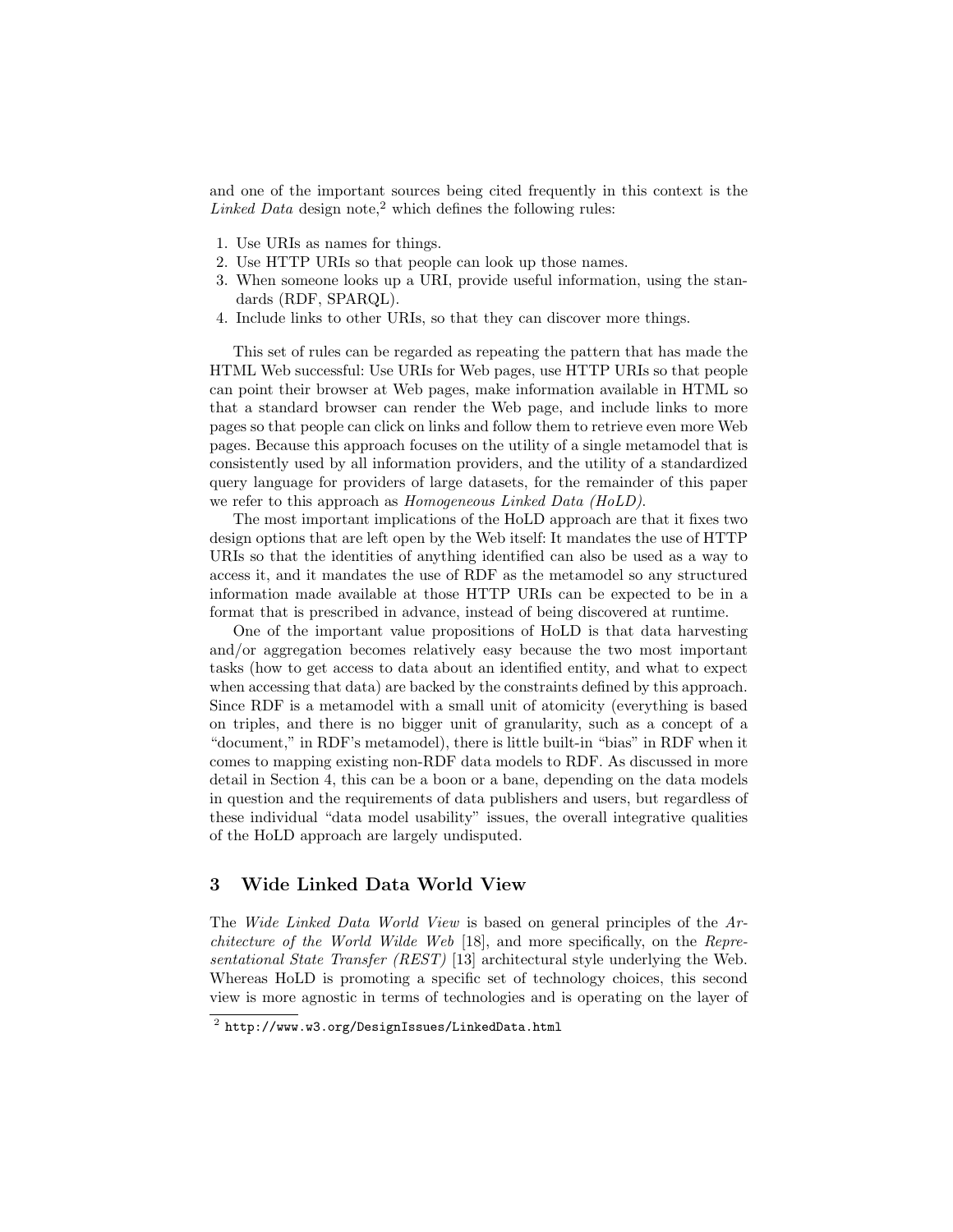architectural styles, which are design patterns for architectures. In this wider view, the main constraints are derived from the REST architectural style, which underlies the Web and more specifically, the core Web technologies. The REST constraints can be summarized as follows:

- 1. Resource Identification: Anything that should be available for interactions should have an identifier.
- 2. Uniform Interface: Interactions with identified things should be based on a uniform interface, so that anything that is identified is readily available for interactions. Different identification schemes can have different interfaces, and not all identified things have to respond to all interactions defined by their uniform interface.
- 3. Self-Describing Messages: Interactions should be based on exchanges of messages (or documents) which are labeled with their type.<sup>3</sup>
- 4. Hypermedia Driving Application State: Messages should be based on data formats that may contain links (in most cases these are typed links), and interactions with RESTful services essentially means following those links according to the goals of the service consumer, and the semantics of the link types.
- 5. Stateless Interactions: The uniform interface should be usable in a way that interactions are independent of each other and only rely on either client state or resource state. This decouples interactions and allows clients and servers to be more independent of each other (servers do not need to remember clients, and clients can take advantage of scalability optimizations such as caching and replication).

Whereas HoLD to a large part reflects the specific technologies of the humanoriented Web, the wide view reflects the architectural style of the Web and its openness to new technologies, where identification is done by Uniform Resource Identifier (URI) [\[5\]](#page-14-0) but allows a multitude of identification schemes to co-exist and new ones to be invented, where most of the interactions are based on the uniform interface of Hypertext Transfer Protocol (HTTP) [\[12\]](#page-14-0), but other protocols can be used as well, and where structured data standards such as HTML [\[28\]](#page-14-0), XML [\[7\]](#page-14-0) or JSON [\[11\]](#page-14-0) can be used, but new ones can be invented, as long as they are registered and subsequently identified according to the constraint of self-describing messages. Since this wider view thus allows a more open and evolving universe of concrete technologies, it will be referred to as Heterogeneous Linked Data (HeLD) for the rest of this paper.

In the same sense as HoLD is established as a set of constraints and patterns for publishing linked data using the Semantic Web's set of technologies, it is

<sup>&</sup>lt;sup>3</sup> For clarification: REST uses the term "self-describing" in a considerably weaker form than this term is being used in more semantics-oriented research communities. "Selfdescribing" simply means that the type of the message can be inferred by looking at the message; it does not mean that any higher-level semantics are necessarily made available through advanced semantic descriptions.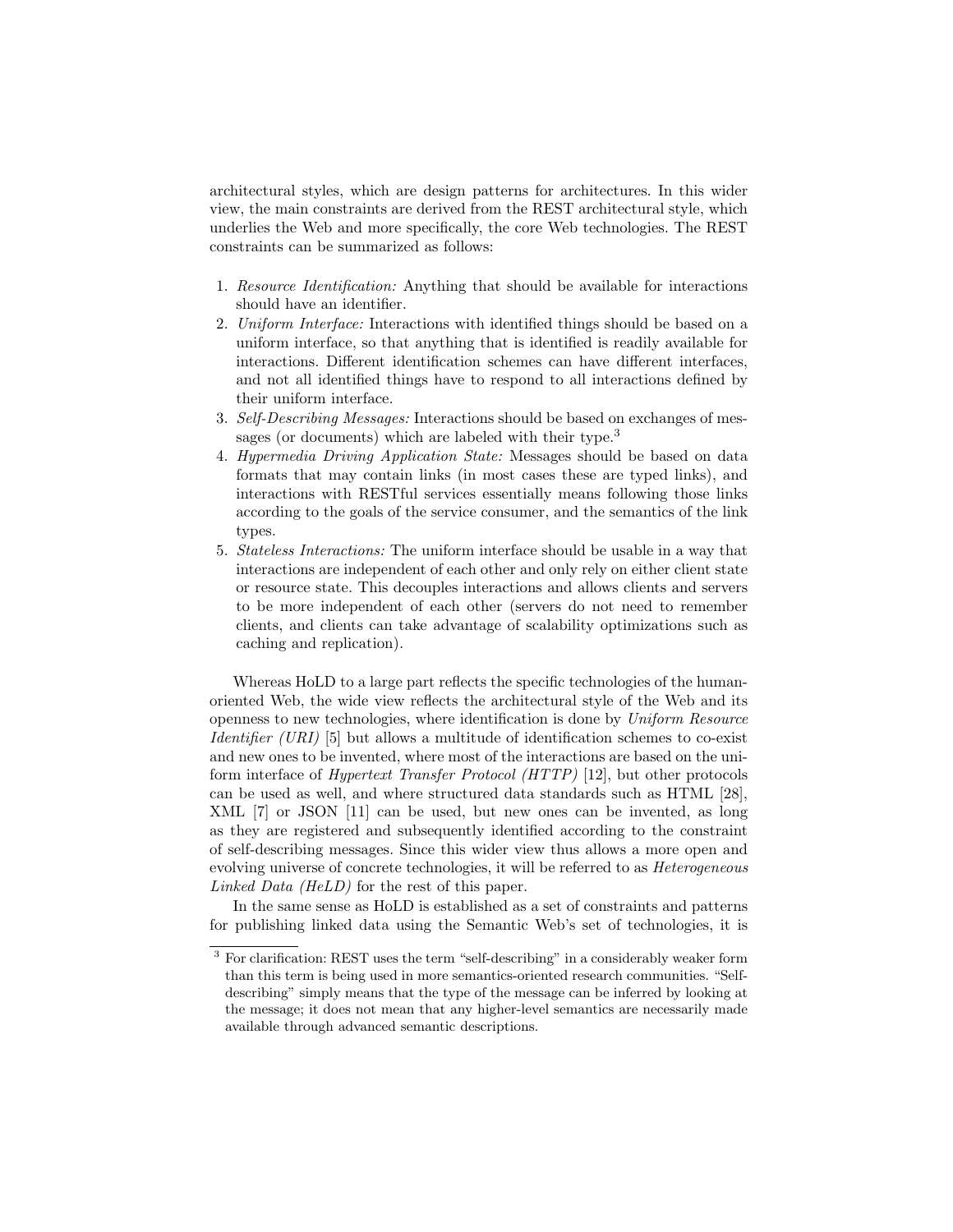<span id="page-4-0"></span>possible to come up with some patterns and established best practices for publishing linked data according to HeLD approach. Since this approach is based in Web architecture itself, it can been dubbed the Plain Web [\[31\]](#page-14-0), which is a general attempt to use established Web technologies instead of building entirely new stacks of technology on top of the Web, essentially treating the Web as a transport infrastructure instead of the information system it is.

Plain Web principles and HeLD results in approaches which can also be called Lightweight Linked Data [\[32\]](#page-14-0), using established core Web technologies such as Atom [\[22\]](#page-14-0) and the Atom Publishing Protocol (AtomPub) [\[15\]](#page-14-0). One of the main motivations of this approach is that HeLD data can be processed using basic Web technology toolsets (instead of the new toolset required for handling HoLD).

While the basic approach of using Atom and XML for exposing services and representing data might seem limiting, it is important to notice that because of the reliance of established and widely-used Web technologies, HoLD can benefit from developments in that rapidly developing space. One example is PubSub-Hubbub (PuSH), a protocol that is based on Atom's model of exposing services via feeds, but that extends Atom's pull mechanics with a Publish/Subscribe  $(Pub/Sub)$  mechanism that can be used to implement push mechanics (this is described in more detail in Section [5\)](#page-8-0).

## 4 Data Model Issues

One of the most striking differences between the two approaches is the fact that HoLD has a fixed metamodel, whereas in HeLD there is no fixed metamodel, and as long as the representation is properly labeled with its type (self-describing) and contains links (hypermedia), it can be used in a HeLD scenario. From the service point of view, this can be both good and bad. It can be good because it allows services to expose linked data in metamodels that fit their needs, and may be a good fit for the data model they are using (Section [4.1](#page-5-0) contains a more in-depth discussion). It can be bad, because it means that service consumers may have to deal with a variety of metamodels, and this requires a variety of toolsets and may make it hard to combine data from different sources.

One of the interesting observations in this area is that the degree of freedom allowed by HeLD allows an "evolution" of metamodels used by services. As a popular example, for a while many Web-based services published structured data in XML, which was the first established Web-wide metamodel for structured data, and was reasonably easy to process in many client-side environments. However, because the majority of service consumers were using JavaScript (and processing XML in JavaScript involved some extra steps and created somehow awkward data structures), many services started providing the data in JSON, an alternative representation. JSON is a bit more limited than XML in its metamodel, but most XML models can be mapped to JSON in a fairly straightforward way. Because many developers preferred JSON's more straightforward mapping of data structures into programming language abstractions, JSON has now replaced XML in popularity for many Web-based services. This evolution has not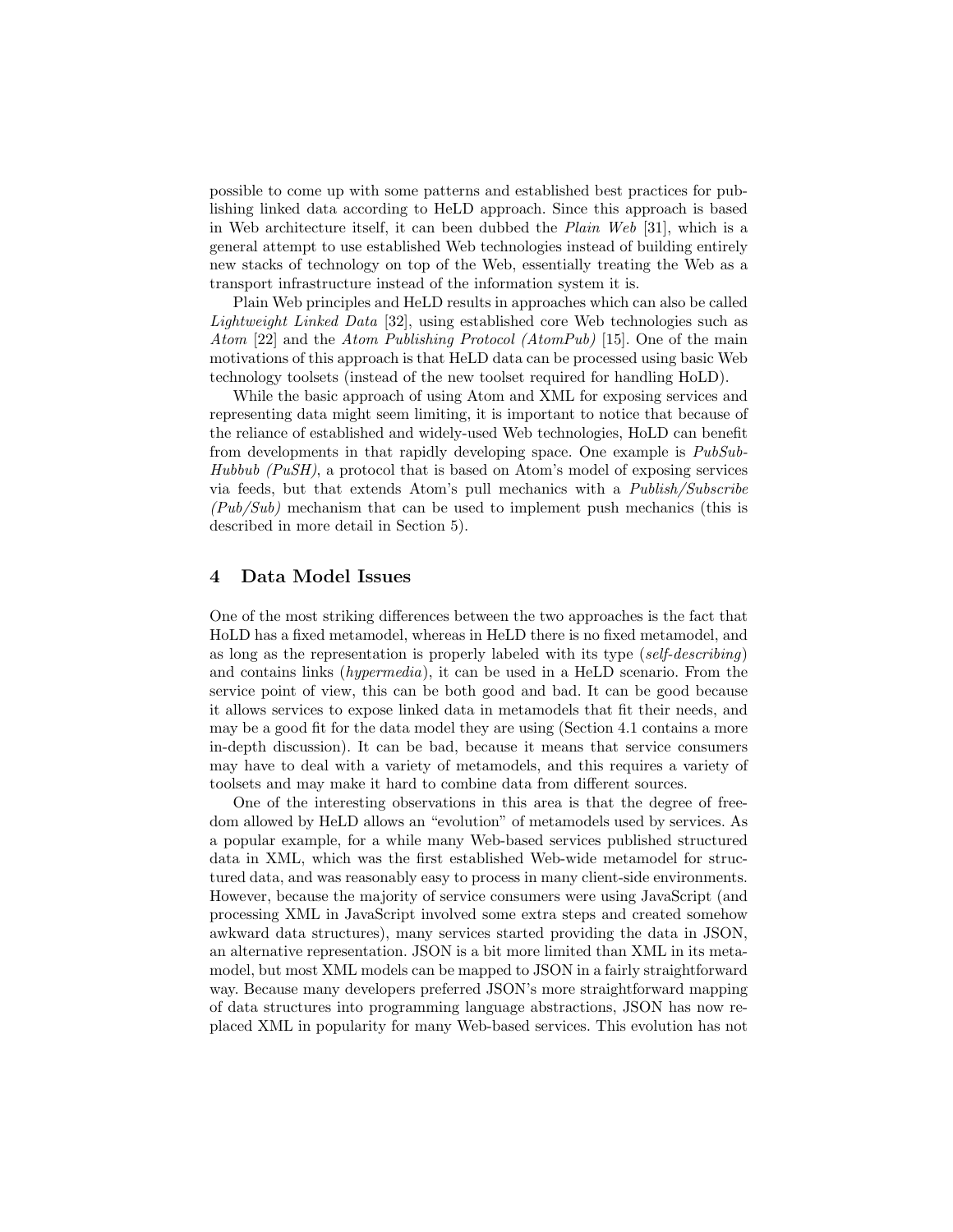<span id="page-5-0"></span>changed anything about the data being exchanged and the way how it is linked and used, but it has allowed developers to move to a metamodel that better fits their needs.

#### 4.1 Metamodel Bias

The example of XML and JSON highlights the fact that in many cases (at least in reasonably simple cases), data models can be mapped between metamodels. However, there are also many examples where data models, and especially more sophisticated data models, gain a lot of their expressiveness and convenience from the underlying metamodel. A good example for this are markup languages such as SGML or XML, which are metamodels specifically designed for representing human-readable documents. Many document types can be expressed rather conveniently in these metamodels, because of the specific design bias of the metamodel.

Metamodel bias is important in many scenarios where the data is non-trivial in its internal structure, and where there's a certain "natural order" to data, such as in documents which often are quite naturally a sequence of a variety of content objects. Metamodel bias has two main impacts: If there is a good match between a metamodel and a data model, then defining the model and representing and managing data with it are made easier by the metamodel's properties, and maybe the technologies and toolsets that have evolved around that metamodel. If there is a bad match between a metamodel and a data model, then defining the model becomes awkward, and representing and managing data with it become tasks where technologies and tools often feel like they work against the developer.

Metamodels can be roughly classified into three classes (without making any attempt to create a precise classification scheme), which at least for the purpose of a rough classification are sufficient:

- $-$  Hierarchical: In this case, models are always a Directed Acyclic Graph (DAG), and sometimes they may be trees (having only one root node), sometimes they are allowed to have multiple root nodes. Another possible distinction is whether models can use a built-in ordering, or wether there is no ordering of nodes in the graph. Examples for hierarchical models are IBM's Information Management System (IMS) for a rather old model, and more recently the Extensible Markup Language (XML).
- $-$  Linked Tables: Instead of having the inherently hierarchical structure of trees or other kinds of DAGs, the model of linked tables (as formalized by relational algebra) is less concerned with one predefined structure for a model instance, and instead is based on relations and operators on those relations. The most prominent example of this metamodel is the relational model introduced by Codd [\[10\]](#page-14-0), which nowadays has its most popular representation in the Structured Query Language (SQL).
- Generalized Graphs: The two previously discussed metamodels have a structural bias, for the hierarchical model this is some variation of DAG, and for the linked table model the bias are relations (i.e., connected n-tuples). The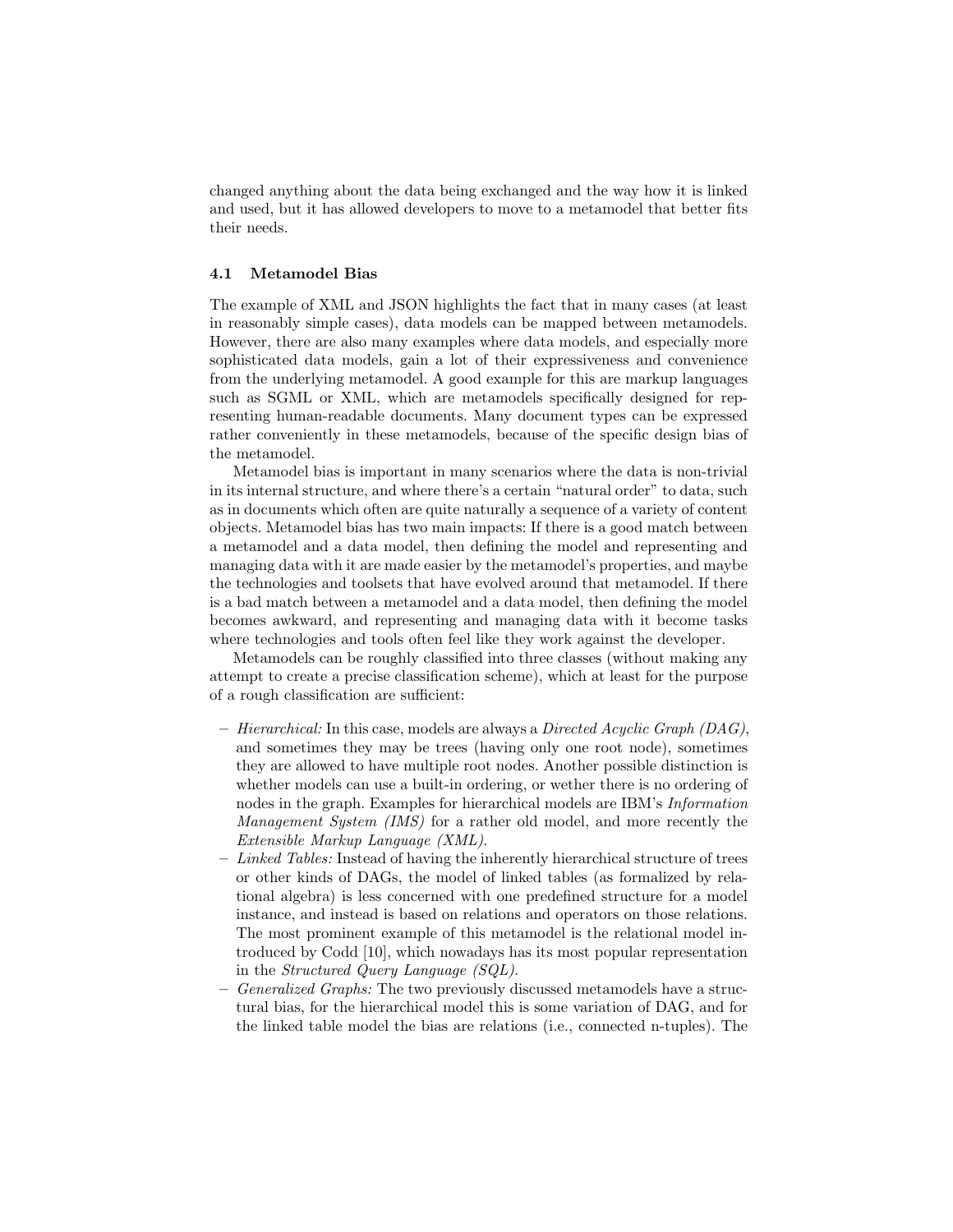third approach to metamodel structure is to try to avoid as much bias as possible, and just use generalized graphs. RDF can be seen as such a metamodel, where each triple represents an edge (the predicate) connecting two nodes (the subject and the object).

This categorization of metamodel structures is rough and only an approximation, but it does illustrate that various modeling languages may be based on different classes of metamodel structures, and based on this bias (and on the underlying use cases and derived technologies and tools), they provide differently specialized environments for certain classes of applications. The most important thing to realize is that this specialization is both a constraint in terms of these environment working better for some classes of problems than for others, and an opportunity for optimization, because it is possible to develop more effective and more efficient solutions for those problems that do fit the environments' bias.

As an example, while an ordered tree model (a DAG-based model with additional constraints) such as XML can feel like a good fit and almost natural for scenarios involving structured text, its built-in bias can become inconvenient and hard to adjust to when the scenarios become more advanced and include concepts such as overlapping or concurrent markup, which cannot be easily represented in XML-based data models. However, for the majority of document processing environments, tree-based models have proven to be the most convenient foundations, and metamodels such as SGML and XML and associated processing technologies and tools have produced an environment with a good mix of built-in bias, and freedom for customization and specialization.

In terms of comparing the two linked data approaches, HeLD allows data to use any media type as long as it is properly declared, and thus services are free to use models that fit their needs. HoLD, on the other hand, prescribes RDF's generalized graph as the only acceptable metamodel and thus does not introduce any particular structural bias (DAGs and relations have considerably more of a structural bias to them), but on the other hand also does not allow services to use the more biased metamodels if they would fit their needs. Many popular services prefer exposing XML or JSON over exposing RDF, because the installed base of both tools and developers is much bigger.

As a side note, it is interesting to see that recently, the W3C has started work on a standardized mapping of relational models to RDF models [\[26\]](#page-14-0), recognizing the fact that a lot of data today is managed in relational systems. However, since this mapping is intended to be generic (i.e., it maps any relational model to an RDF model), it is likely that working with the RDF "view" of the relational data will be rather awkward, and figuring out the SPARQL queries to retrieve model-level data, and making sure that they can run with similar efficiency than in a fine-tuned RDBMS will likely be a challenge.

#### 4.2 Data Granularity

One of the issues not discussed in the previous discussion of metamodel bias is that of data granularity. From the service perspective, in many cases data has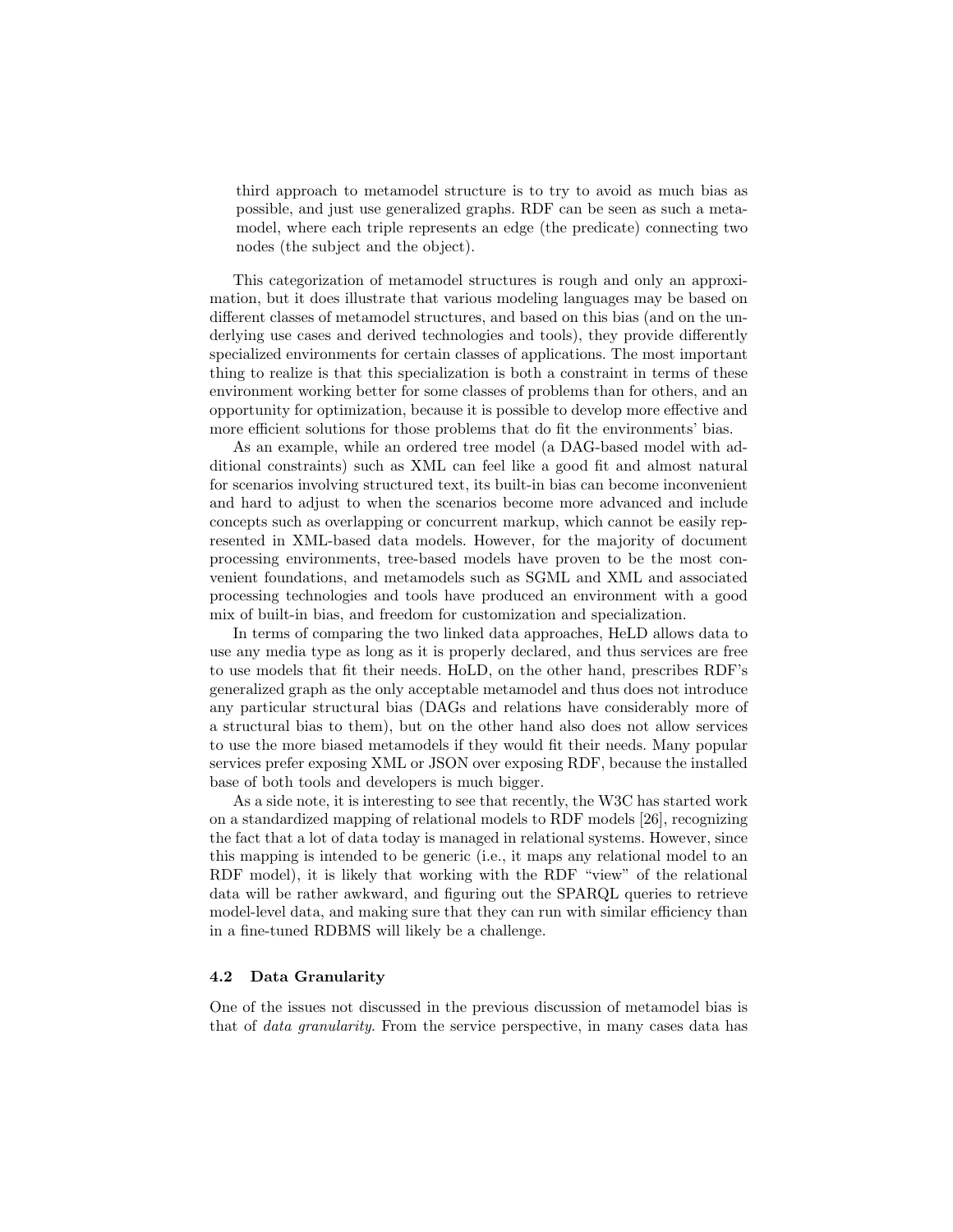a certain natural granularity in the sense that some data only makes sense as a unit, whereas other data is more loosely linked and can exist even if some of the linked resources cease to exist. This idea of data granularity is addressed in document engineering [\[14\]](#page-14-0), and many frameworks have constructs to deal with it.

One example is the Unified Modeling Language (UML) [\[17\]](#page-14-0), which supports various level of how tightly coupled data is. Association, aggregation, and composition are the different levels which are supported, and while the exact difference between these constructs is out of the scope of this paper, it is important to realize that these concepts were deemed important enough to be hardcoded into the metamodel.

The Extensible Markup Language (XML) and the JavaScript Object Notation (JSON) are two other examples where there is a level of granularity between a model's "atoms" (elements/attributes in XML and fields in JSON) and the global view of all data available. Data granularity is important for issues such as provenance, versioning, and security, where the "natural unit" of the data model (for example an XML document or a JSON object) makes it easier to express document-level semantics such as the origin, a version number, or a digital signature.

RDF does not have the concept of documents in the metamodel, there is no granularity concept beyond the triple. This has been noticed by the HoLD community as a problem, because reification as one way to solve this problem has the unfortunate side-effect of increasing data size several-fold, and named graphs [\[8\]](#page-14-0) as the other way to solve this problem are not a part of RDF itself, but have been introduced by SPARQL. This means that as long as all data in a HoLD scenario is treated as merging seamlessly into one graph (an approach which for a while was dubbed the *giant global graph*), RDF works well and provides a good fit for processing this accumulation of all data into one big graph. However, when document boundaries become important because of the provenance, versioning, and security issues mentioned above, there is no support in the metamodel for modeling this, and applications have to come up with their own ways of introducing such an intermediate level of granularity between the "atom" and the "universe" as a whole.

## 4.3 Data Processing

Maybe the biggest difference between the two linked data approaches are in how data processing is supposed to work. Data processing can be considered on at least two different levels: One is the level of metamodels, where the question is which metamodel processed data is based on, and thus which technologies and tools are required to be able to process this data. The other level is that of understanding the meaning of the data, and being able to relate it to other models or other data. Unsurprisingly, the HoLD approach makes processing and understanding/combining data simpler, because it is based on a single metamodel, whereas the HeLD approach allows data to be more diverse, which has both positive and negative implications.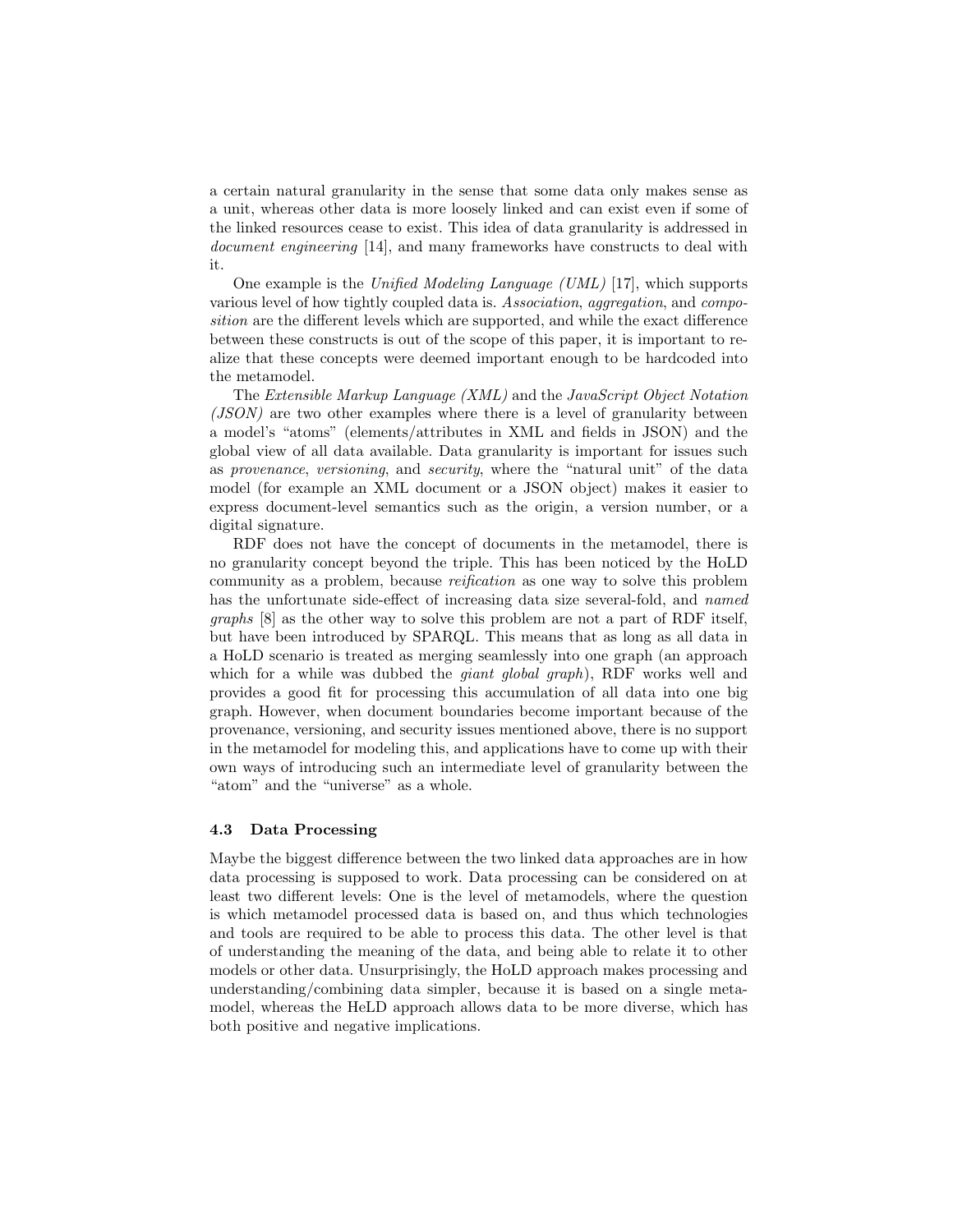<span id="page-8-0"></span>Processing Mechanics Because HoLD is based on a single metamodel, processing can be reliably based on technologies and tools supporting this metamodel, and then by definition all structured data can be reliably processed.<sup>4</sup> HeLD mandates that structured data must be labeled with its format (selfdescribing), but if a client encounters data using a metamodel that it does not support, then it cannot process this data. This allows for new metamodels to be introduced and gain in popularity (such as the XML/JSON example mentioned earlier), but it does introduce an element of uncertainty in terms of what clients can encounter when following links.

Semantics and Mashups The main difference between the basic Semantic Web and Linked Data (the HoLD variety) is that the latter establishes a set of patterns and best practices that are intended to actually link data, either because entities have well-known URIs, or because data and data models are created using existing data models, allowing data and data models from various sources to be joined. Again, the mandated use of a single metamodel not only make processing of individual resource representations easier as discussed above, they also provide a unified framework within which clients can infer the "meaning" of data (because concepts in RDF are identified by URI), and a simple way to "mash up" all data, because all data uses the same metamodel. This ability to combine data from any source is the biggest strength of HoLD, and is much harder to accomplish in HeLD. HeLD allows different metamodels to co-exist, and has no unified way of representing structured data, or identifying concepts. HeLD clients thus have to deal with heterogeneity on two different levels: models may be hard to relate because there is no standardized way of identifying concepts, and data can hard to combine because it may be based on different metamodels.

# 5 Service Orientation

When looking at data processing as discussed in the previous section, it becomes apparent that HoLD's approach allows users to deal with a more unified environment, whereas HeLD may require users to deal with various metamodels, and even for environments where all data is using the same metamodel (for example, XML), each model has its "private" semantics and there is no established way in which different models can be related or mapped [\[30\]](#page-14-0). This makes it easier to use data in HoLD, but HeLD does have the advantage of allowing services to use the metamodel that has the bias that makes most sense for their scenario. However, this is still looking at the data model level alone, and the next interesting area to look at is *service orientation*. How well can services be represented and exposed in these two approaches, and how do they compare?

<sup>4</sup> This is not entirely true because RDF supports various representations and the only standardized one, RDF/XML [\[3\]](#page-14-0), has been on a steady decline in popularity, whereas alternative but not yet standardized syntaxes have become more popular.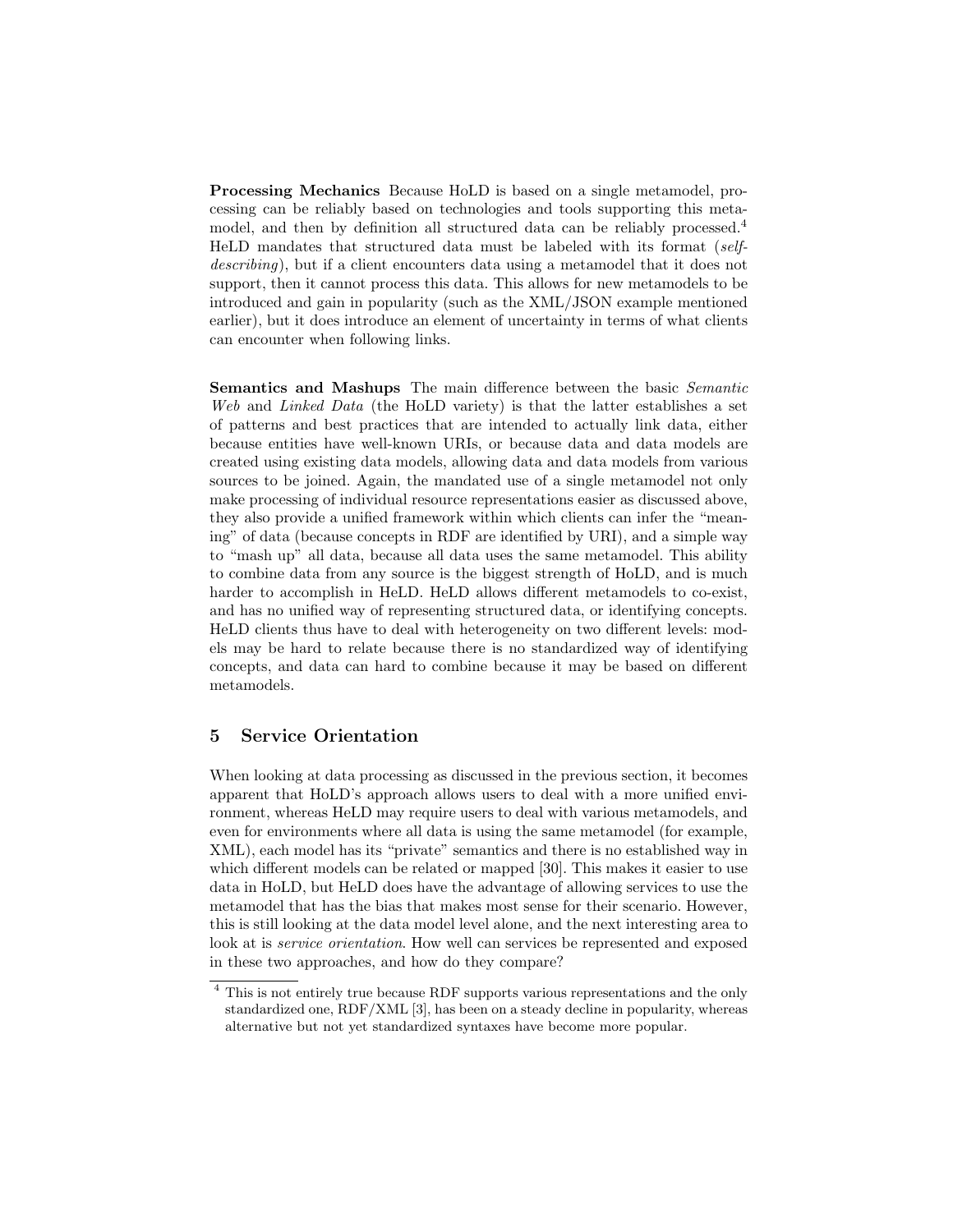On a very abstract level, a service can be defined as a well-defined unit of functionality that is accessible through some well-defined interface.<sup>5</sup> While this definition is probably general enough to not conflict with any other definition of services, it is also too wide to serve as a starting point for deciding on how good or bad specific services are exposed, or even more importantly, for deciding how well a certain architecture is suited for exposing services, and for allowing service innovation.

HeLD allows for service innovation in a variety of places, and most importantly, in the architecture itself. It is possible to introduce new identification methods, new interfaces, and new metamodels, and while this flexibility makes it necessary for clients to cope with the potential of new things being invented, it allows the service ecosystem to evolve over time and to adjust to the varied and unforeseeable needs and evolution of service providers and consumers. One good example on the human Web is Flash: Regardless of its merits as a well-designed or not-so-well-designed container for multimedia content, the open architecture of the Web allowed this new media type to flourish and succeed. All it needed was the application/x-shockwave-flash media type to be supported by a substantial share of clients, and to be provided by an increasing share of services. With the recent advances in HTML5 and the problematic support for Flash on mobile devices, combined with the rise of the mobile Web, it may happen that multimedia content will increasingly use HTML again, and move away from Flash. For many content producers, this is not even a major issue, because they produce their content with tools which increasingly will be able to export Flash or HTML5 representations of multimedia content. The important observation is that in this scenario, the service is to provide a multimedia representation of some content at some URI, and whether this is done in Flash or HTML5 is an implementation question that has no "correct" answer, but only a "best" answer given the constraints of content production tools and support for specific media types on the client side.

From this point of view, the "service" in HeLD is on a more abstract level than it is in HoLD, and spelling out the specific "service" definition implicitly asserted by these two approaches is crucial for understanding the differences between them:

 $-$  Service as defined by HoLD: Homogeneity is a top concern in HoLD, because it allows the seamless joining of both data and models across services. For this reason, a service in HoLD in required to only use RDF's metamodel. HoLD also encourages service providers to reuse existing identifiers, so that data retrieved from a variety of sources is more likely to be joinable on the data and/or the model level. From the interaction perspective, the services currently supported by HoLD are simple resource retrieval (HTTP GET of a

<sup>5</sup> For comparison, this is the definition of a service as given by the OASIS SOA reference model [\[20\]](#page-14-0): "A service is a mechanism to enable access to one or more capabilities, where the access is provided using a prescribed interface and is exercised consistent with constraints and policies as specified by the service description."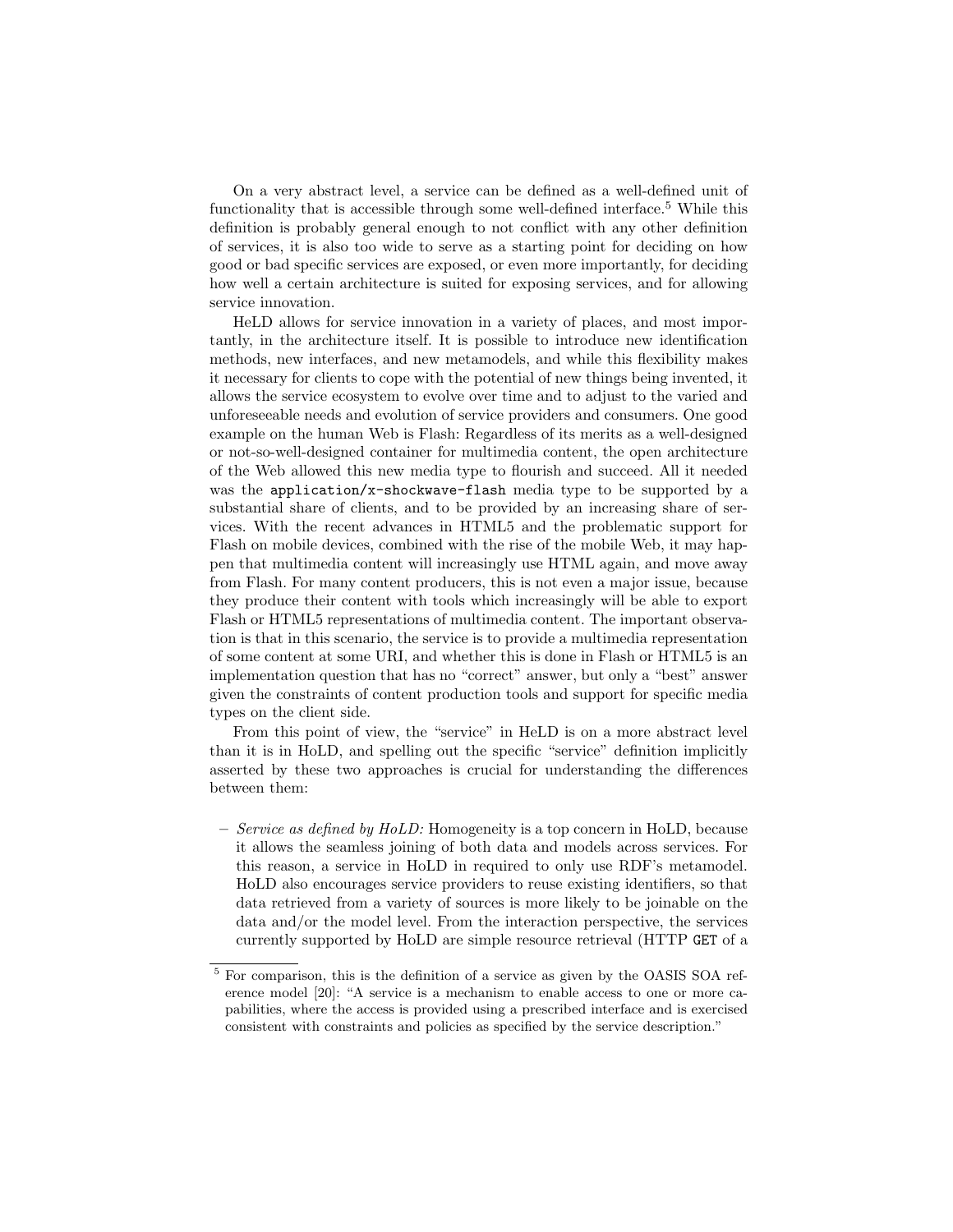URI), or SPARQL queries at an endpoint that exposes the SPARQL protocol via HTTP [\[9\]](#page-14-0).

– Service as defined by HeLD: Heterogeneity is the biggest differentiating factor of HeLD, and it starts with identification, which can use a variety of schemes. Most schemes have well-defined interactions, and the uniform interface constraint of REST should allow clients to interact with a service if it supports the scheme linking to that service. REST's self-description constraint allows the service to consume and/or provide whatever metamodel it wants to, as long as the media type is exposed in the interactions.<sup>6</sup> The semantics of interactions often may be described or at least constrained by the interaction protocol associated with the URI scheme (for example, HTTP's methods describe basic safe/unsafe and idempotent/non-idempotent semantics for the HTTP methods), but this is not required by HeLD itself.

When contrasting these two approaches on how to define services, the differences between the approaches become strikingly apparent: HoLD's homogeneous approach defines an architecture where everything is predictable: data is always based on the same metamodel, and services always expose the same functionality. Because of this homogeneity, HoLD makes it possible basically ignore the underlying machinery of HTTP for resource retrieval and SPARQL for remote query execution: the virtual world view provided by HoLD is that of a seamlessly interconnected graph of data across all HoLD providers.

HeLD's world view is less homogeneous and thus supports a less virtualized world view. In HeLD, clients have to be prepared for heterogeneity on a variety of levels, which means that by definition they can never have a complete and definitive view across all HeLD providers, because that would require global knowledge across an unrealistic set of variables:

- Identification: Identification can use a variety of schemes and new schemes can be introduced at runtime.
- Interaction: Schemes in most cases imply interaction through a uniform interface, and this uniform interface must be implemented when interaction with a resource using that scheme is required.
- Representation: There is no fixed metamodel and services are free to consume and provide their preferred metamodel. Discovery of metamodels is done through registration and runtime labeling of representations with the metamodel they are based on, but new metamodels can be introduced at runtime.
- Interpretation: Even if a metamodel is supported, most metamodels do not have an overarching concept of how models encode and reuse semantics. Thus, often it is necessary to specifically support the interpretation of models, which thus must be detectable in representations.<sup>7</sup>

<sup>6</sup> HTTP's content negotiation adds a dynamic and negotiable pattern to this basic setup, but we will not discuss the specifics of HTTP here.

<sup>&</sup>lt;sup>7</sup> In XML, for example, this is traditionally done with DTD declarations, XML namespaces, or XSD-specific attributes, but a recent W3C specification [\[16\]](#page-14-0) proposes to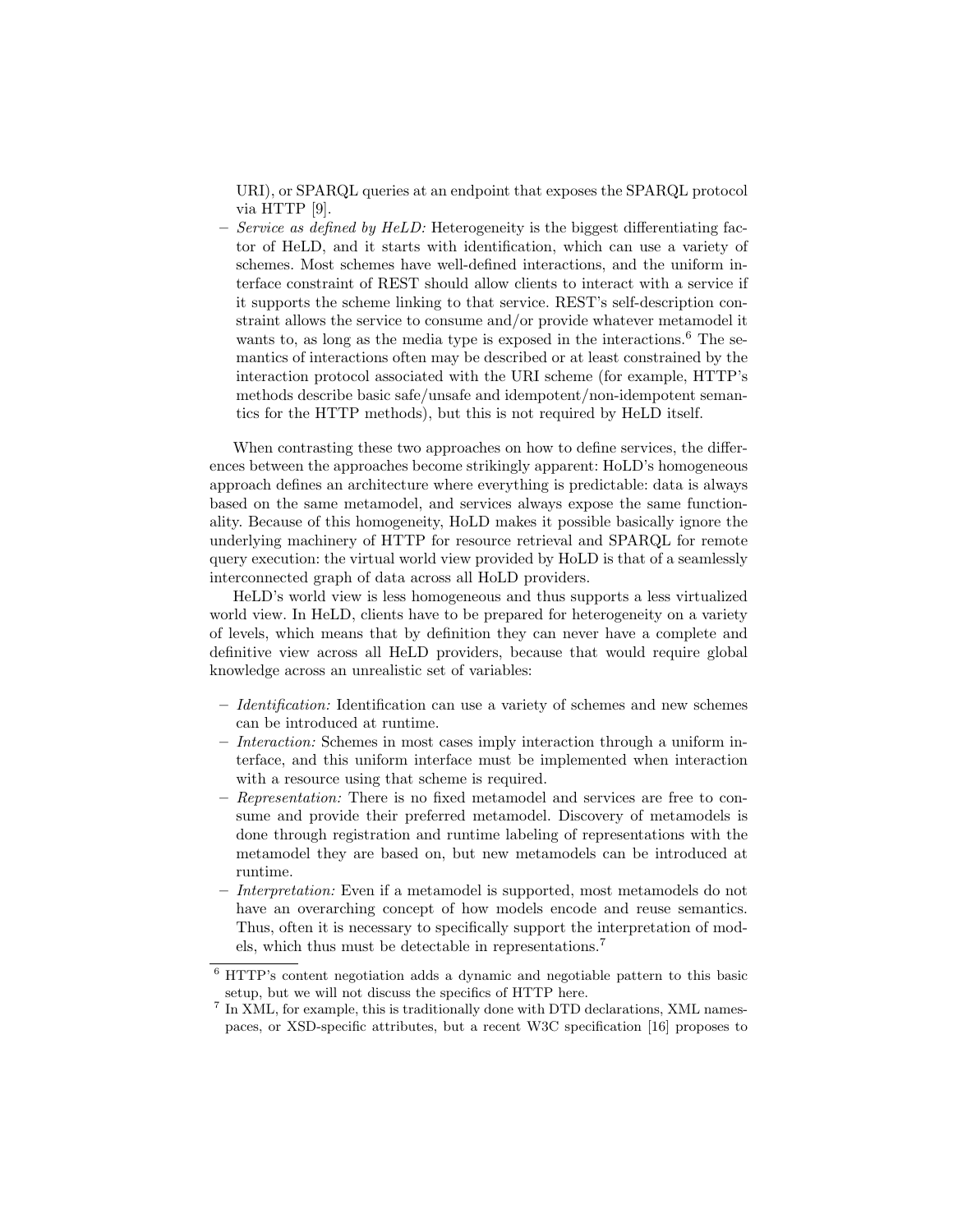Thus, when comparing HoLD and HeLD, the trade-offs between the approaches become probably best visible on the service level: HoLD standardizes all services into RDF producers (static RDF or SPARQL endpoints), whereas HeLD provides an environment which is open and extensible on a variety of levels. Since HoLD standardizes a lot of this (thus making things more interoperable), extensions to this picture have to published as additional standards. One example is SPARQL Update [\[29\]](#page-14-0), which extends the currently read-only nature of SPARQL to support create, update, and delete operations as well.

Since HeLD is more open, evolution and development can happen in a more informal way. One good example for this is in the area of feeds. Feeds have become the de-facto standard for lightweight data distribution on the Web, either using one of the various RSS formats, or the more recent Atom [\[22\]](#page-14-0). Feeds are a good example for HeLD because they provide an evidently working framework for implementing large scale data distribution and aggregation, but they also allow publishers to decide on the actual contents of the feed. Podcasts, for example, are just feeds which happen to carry audio or video content instead of more static media types. The big disadvantage of feeds has always been their pull model, which has been a great advantage for achieving loose coupling and scalability, but also produces a lot of polling in time-critical scenarios. Recently,  $PubSubHubbub$ (PuSH) has achieved some success by layering a push-oriented overlay on top of the pull model of feeds. PuSH allows clients to register callbacks with "hubs" (layered designs of multiple hubs are supported), and whenever a feed is updated, the clients will be notified via their callbacks. The basic information flow remains unaltered (services produce entries which are exposed via feeds), but the reversed control flow allows to eliminate polling. From the HeLD perspective, this was a straightforward innovation, with the only difference being that the media types involved in the scenario now are reversed in the HTTP interactions (the service provider or the hub acting on behalf of it acts as an HTTP client pushing the entry, and the service consumer accepts the entry by running a server at the callback URI).

Interestingly, recent work on combining SPARQL and PuSH in sparqlPuSH [\[23\]](#page-14-0) has replicated this behavior in HoLD, adding a new service to the HoLD picture. How this new capability (which introduces something that could be described as "SPARQL triggers" and uses PuSH feeds carrying RDF as the notification mechanism) fits into the existing picture of HoLD services remains to be seen, but it fits well into the general direction of the HoLD and Semantic Web research community, where there is an increasingly strong push to move past the currently established model of "all RDF data accessible via one SPARQL endpoint," and is moving towards a more distributed scenario, including issues such as provenance and versioning.

The first draft of SPARQL 1.1 Federation Extensions [\[25\]](#page-14-0) is looking at the fact that the current view of a service in HoLD is limited, because it is either retrieval of a fixed resource from a URI, or submitting a SPARQL query to

use a unified syntax (based on processing instructions) for all these association mechanisms.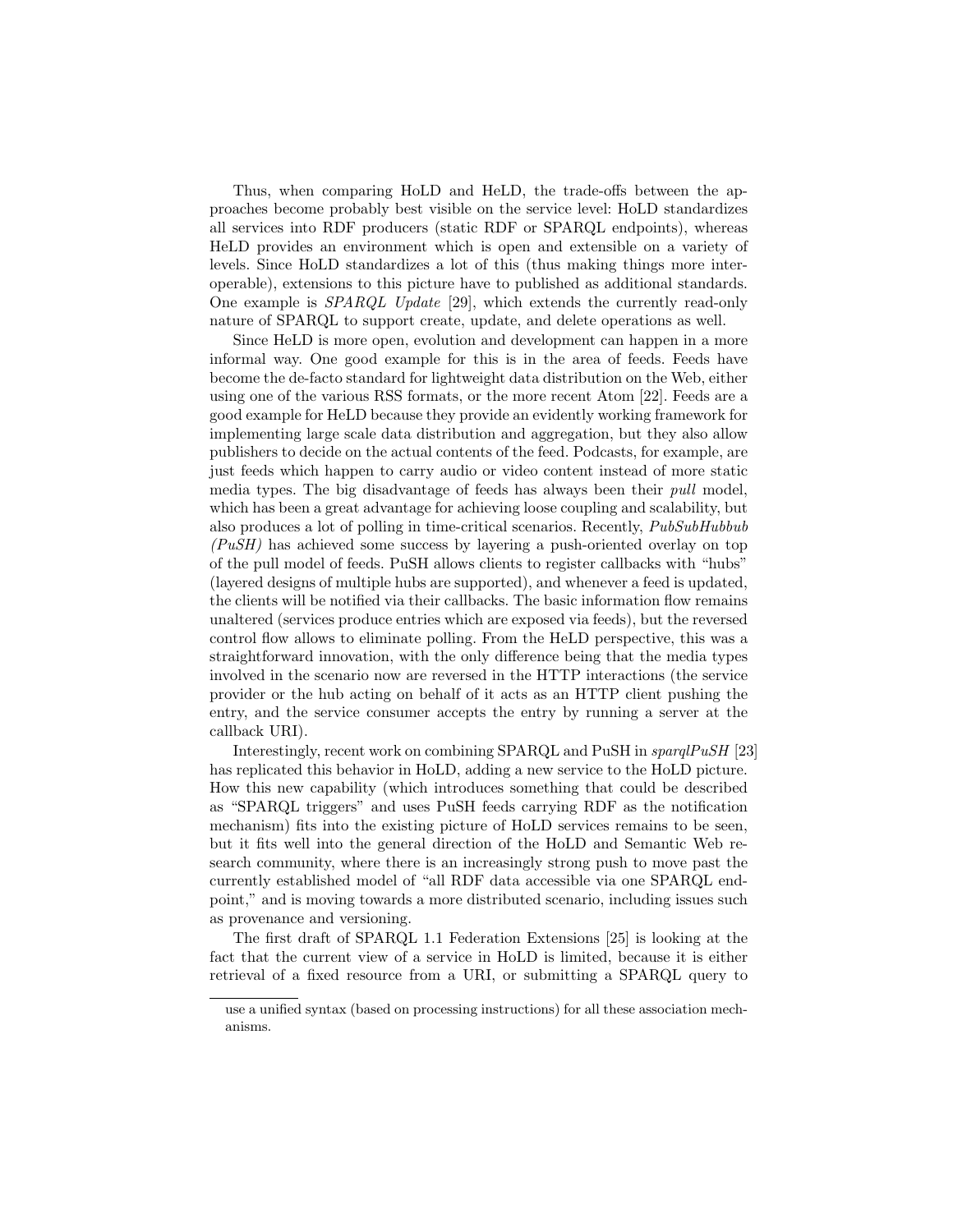an endpoint which then returns a subset of the RDF data managed behind that endpoint. SPARQL federation is supposed to work across a variety of RDForiented data sources, and introduces the SERVICE keyword. Because of the more constrained view of what a service is, this keyword allows a query to contain a query to another SPARQL endpoint, and the results of this query will then become available in the context of the "outer" query. While SPARQL federation will allow interesting new patterns of how to combine multiple RDF stores, it does not move outside of the basic assumption that services always consume and produce RDF, and that the only interactions possible with a service are retrieval and SPARQL-based querying.

# 6 Which one is Better?

To a certain extent, research communities both from the HoLD and the HeLD side picture these two approaches as competing. This does not necessarily have to be the case. It also is misleading to picture the HoLD approach (or the Semantic Web in general) as the "next step in Web evolution." It is much more helpful to think of both approaches as being complementary, and of having different strengths and weaknesses.

HoLD shines when it comes to providing an abstraction layer that essentially makes the Web go away, and allows information to be viewed as the proverbial giant global graph. This capability can be very valuable when it comes to making sense of a large dataset, but it also comes at the price of having to do the homogenization of all data and services. Often, many of the most expensive tasks for producing good linked data in HoLD are non-technical, such as when data is aggregated from a wide variety of sources and entity resolution becomes a cumbersome process made expensive by data quality and a lack of transparency [\[33\]](#page-14-0).

HeLD allows a more heterogeneous perspective on linked data and thus allows a greater variety of data sources and services to be used and possibly combined [\[2\]](#page-14-0). One possible use for this available data and the combination of available data sources is to map it to a HoLD view of these sources [\[1\]](#page-13-0), available in some RDF mapping of the underlying sources and a SPARQL endpoint for using this mapped data.

It is probably unrealistic to assume that all data and service providers will subscribe to the HoLD set of technologies. Thus, it is likely that both approaches will co-exist for the foreseeable future, and both will have application areas where they are good fits, or not so good fits. In the HoLD world, the most exiting development for the near future is probably the inclusion of write features into the general architecture, and a more decentralized view of how HoLD data can be used. In the HeLD world, it is necessary to continuously improve the ways in which fundamental pieces of the infrastructure can use agreed-upon semantics, such as will be made possible for link relations [\[21\]](#page-14-0) with a new registry of link types on the Web.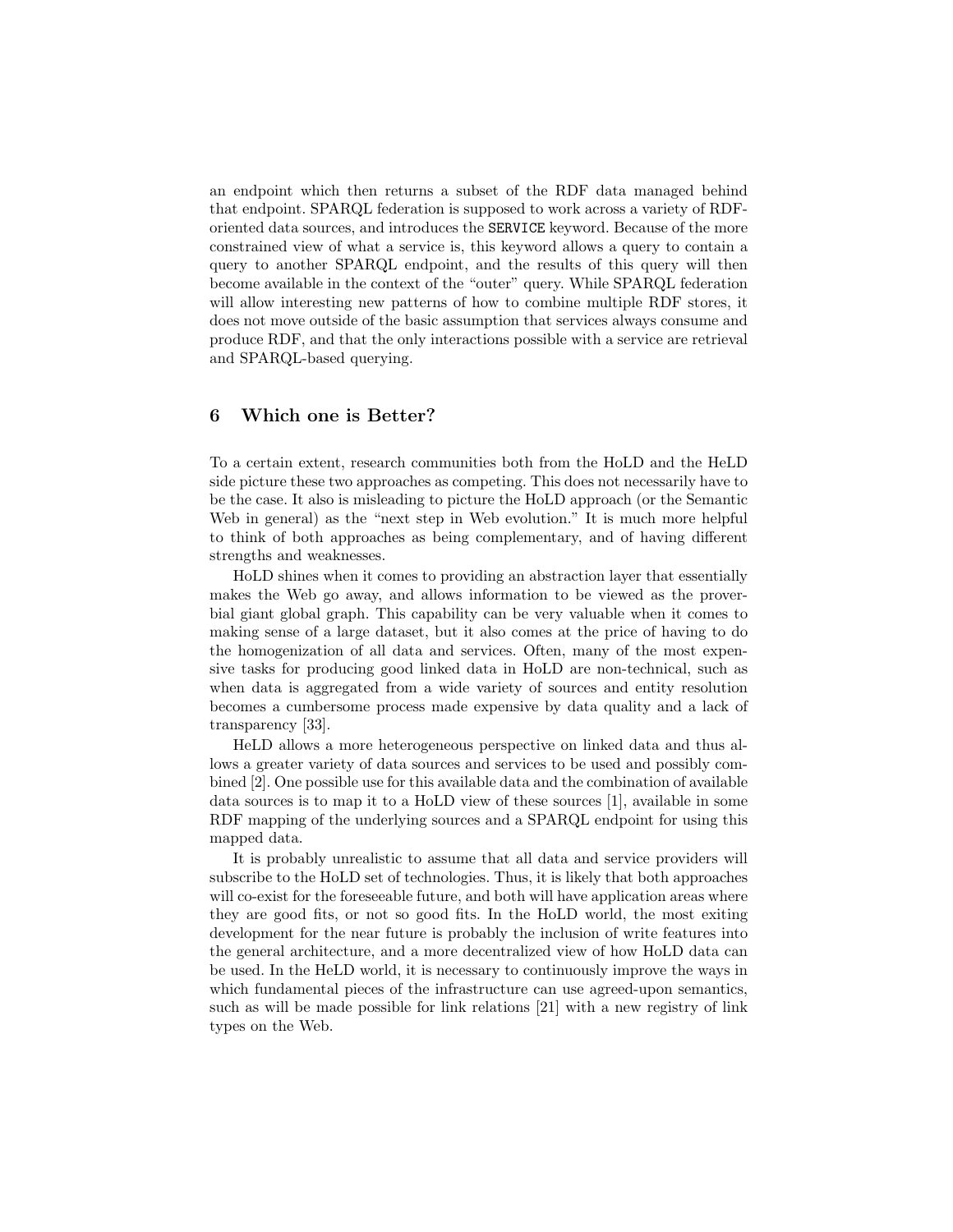<span id="page-13-0"></span>One way of benefiting from the differences in approach and strengths in both HoLD and HeLD can be to encourage the use of the less harmonized but still useful and accessible HeLD style in scenarios where the added expense of harmonizing models and metamodels is not justified, and to layer the more harmonized HoLD style on top of those HeLD services, if a more harmonized view is required, and the expenses for it are justified. Converting a set of HeLD services into a HoLD service (or, more accurately speaking, providing a HoLD perspective of a set of HeLD services) can be a value-added service in itself, but it also can be a costly service to implement. In many cases, most of the costs of this service will be caused by the expensive and often manual or semi-automatic tasks of data cleansing and entity resolution.

# 7 Conclusions

The goal of this paper is to compare the two approaches to *Linked Data* that are currently under discussion in the research and developer communities. For the purpose of this paper, we refer to the approach based on Semantic Web technologies as Homogeneous Linked Data (HoLD), and to the approach based on Web architecture and REST as *Heterogeneous Linked Data (HeLD)*. The main goal of the comparison is to understand how well these approaches work in the context of service-orientation, and how open they are to service innovation on a variety of levels. The goal of this paper is a qualitative comparison, pointing out the strengths and weaknesses of both approaches. The service level turns out to be a very good comparison between those two approaches, because HoLD's more homogenous approach allows clients to work in a very predictable landscape of data and services, whereas HeLD's heterogeneous approach requires clients to deal with heterogeneity on at least four different levels (identification, interaction, representation, and interpretation).

In summary, HoLD can be described as defining more constraints, thus providing a more predictable environment, but also providing less potential for innovation, whereas HeLD with its more open approach has less constraints, thus provides a less predictable environment, but on the other hand has more potential for innovation. We don't think that these two approaches have to be mutually exclusive. In tightly coupled and cooperating environments, the HoLD approach has obvious benefits by providing a more integrated view of the available data and services, and allowing developers to better abstract from the underlying fabric of the Web. In loosely coupled and decentralized environments, the HeLD approach provides a more flexible and open solution that still establishes patterns and practices for data and services to be linked, but allows a more open ecosystem that can change over time, introducing new tools and technologies as service providers and consumers as well as their needs evolve.

## References

1. Alarcón, R., Wilde, E.: From RESTful Services to RDF: Connecting the Web and the Semantic Web. Tech. Rep. 2010-041, School of Information, UC Berkeley, Berkeley, California (June 2010)